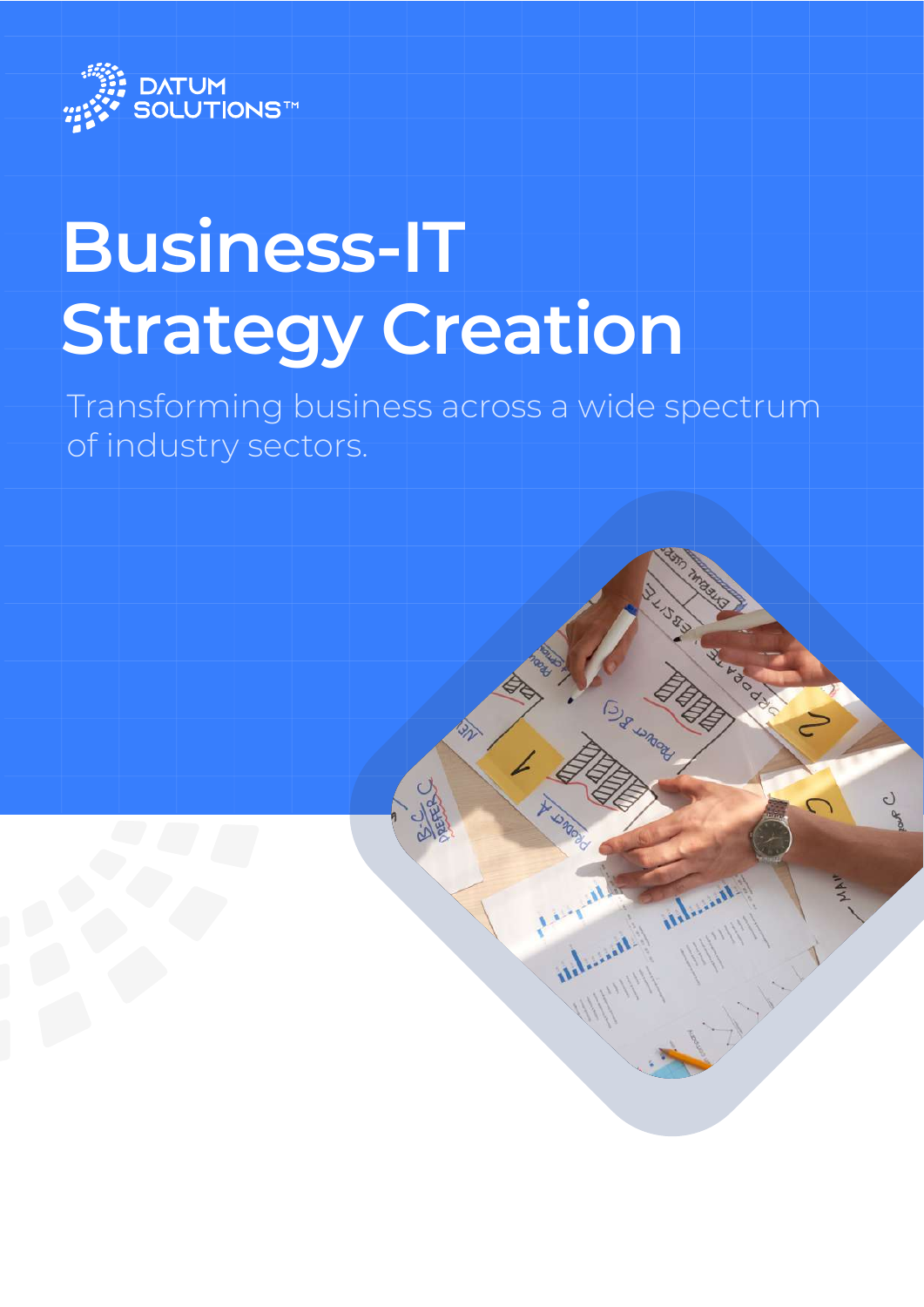### **Overview**

Often, the daily operations can be all-consuming. Sometimes the best means to getting beyond the day-to-day is a fresh set of eyes. We have the ability to take proven methods for evaluating your current situation and establishing a roadmap to ensure scalability, reliability, and the creation of a centre of excellence while in alignment with your business goals.

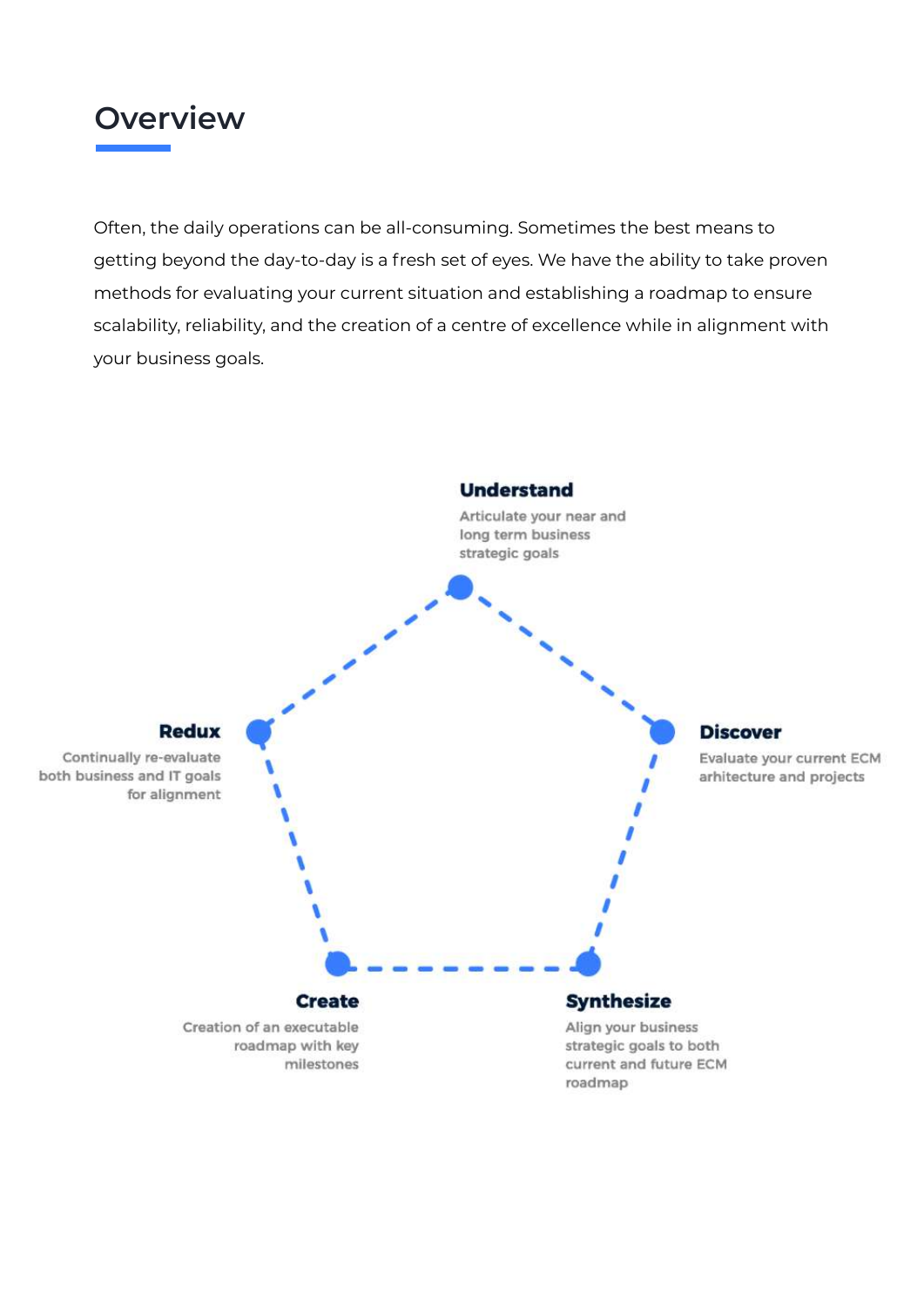### **Who needs a Business-IT Strategy Creation?**

- CIOs who want to ensure their ECM Investment is aligned with their business goals
- CFOs wanting to maximize value while minimizing costs
- Business unit leaders seeking to create a long-term strategy levering ECM technologies
- IT executives who seek to maximize their ECM licenses' value
- Leaders seeking to determine the hard and soft costs and value of an ECM roadmap
- Organization struggling to create a long-term vision in executable step

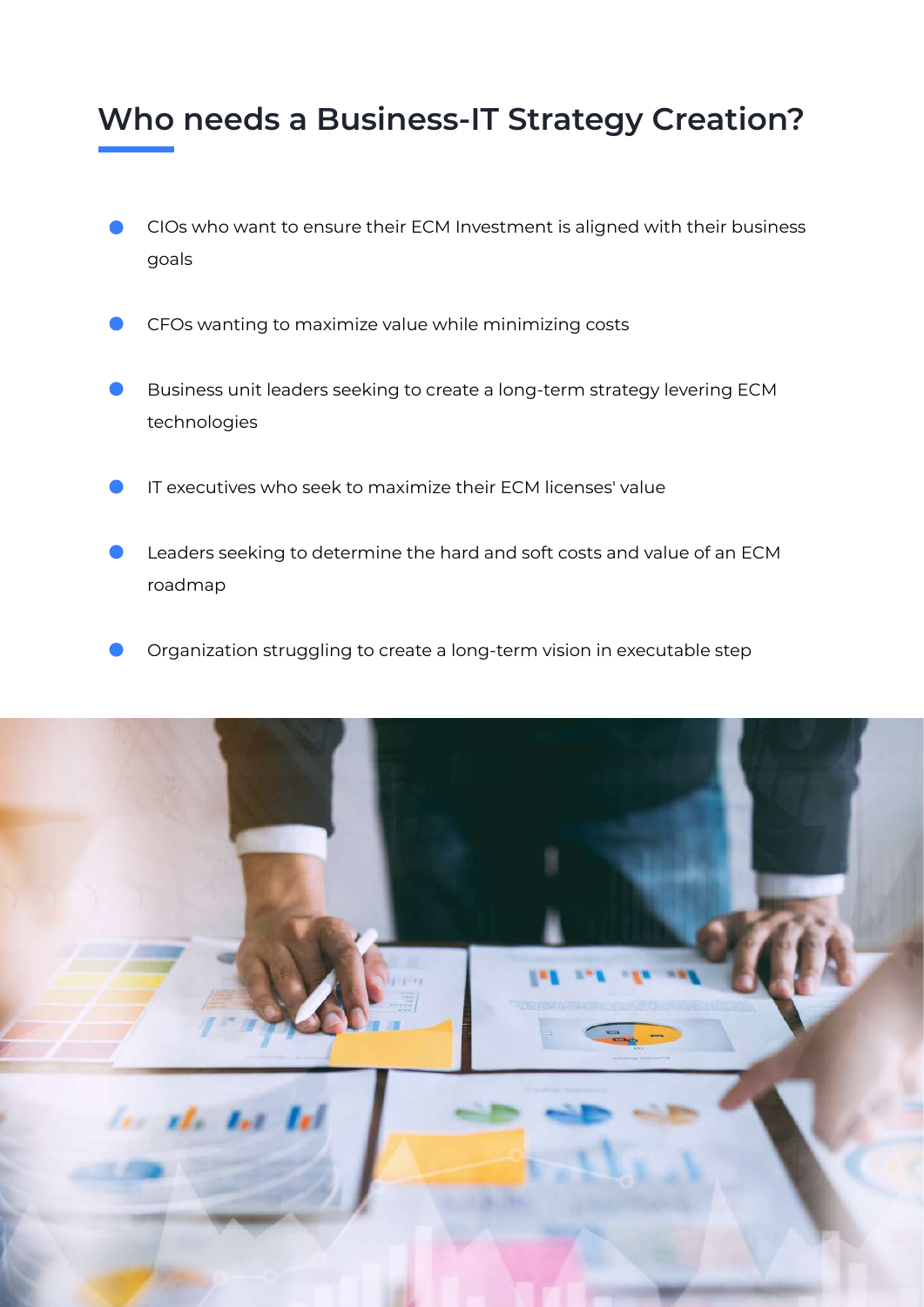### **Advantages of Business-IT Strategy Creation**

Learn how you can leverage technology and transform your business with our business-driven solutions using a common platform and creating added value every day

- Creating a technology roadmap aligned with both near and long-term busi ness goals
- A roadmap created with execution in mind
- Ability to leverage proven techniques in the creation of a value-centric strategy
- Identification of underutilized ECM licenses and how to realize their value
- Resource maximization creation which scales into the future
- A clear identification of ECM licensing needs both near and long term

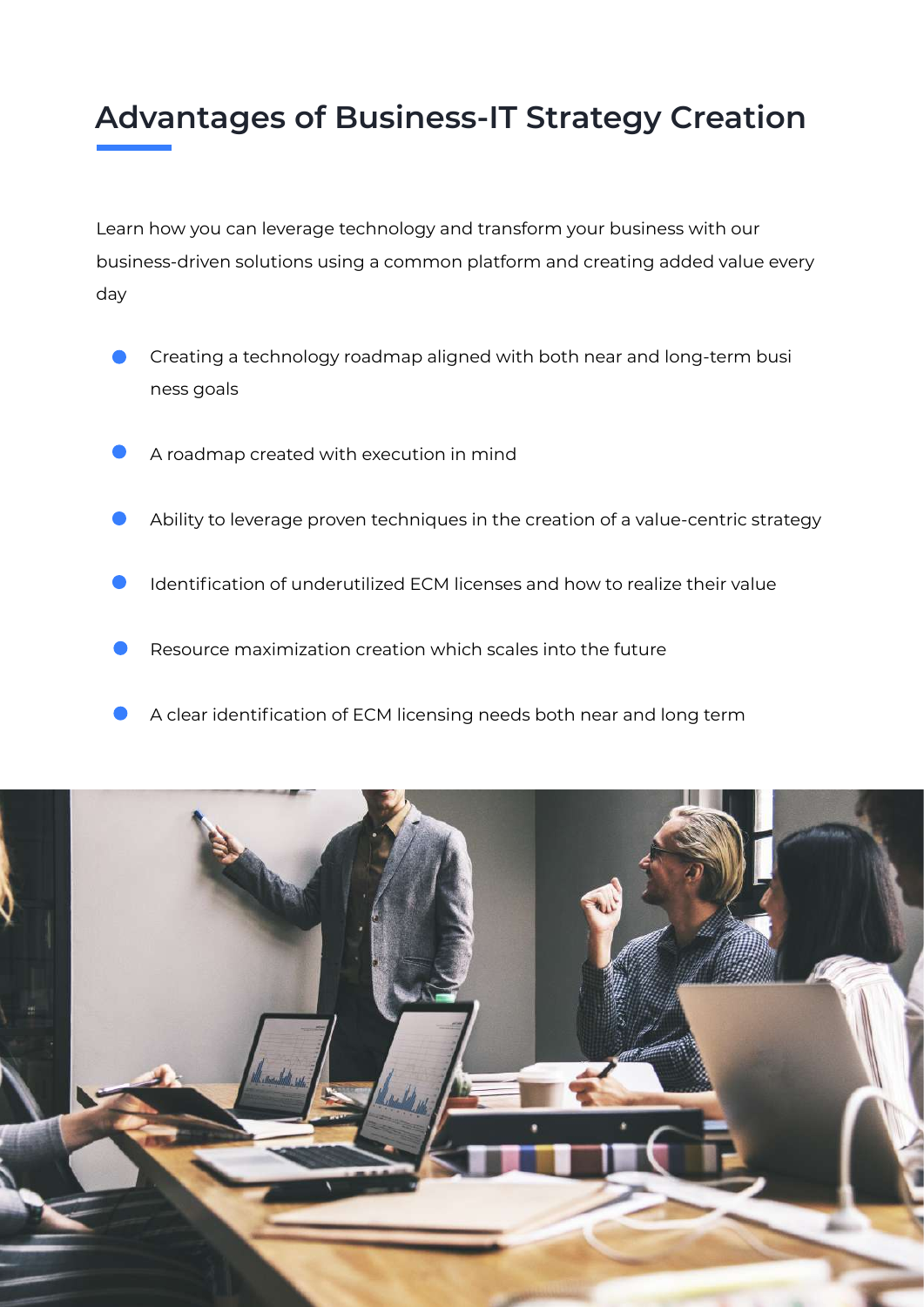### **Need to know more? Happy to Help.**

Schedule a meeting with our team of experts

https://outlook.office365.com/owa/calendar/DatumSolutions@datumsolutions.net/bookings/

Or simply leave in your contact details in the link below, and one of our team members will reach out to you.

https://www.dcgteam.com/contact-us/

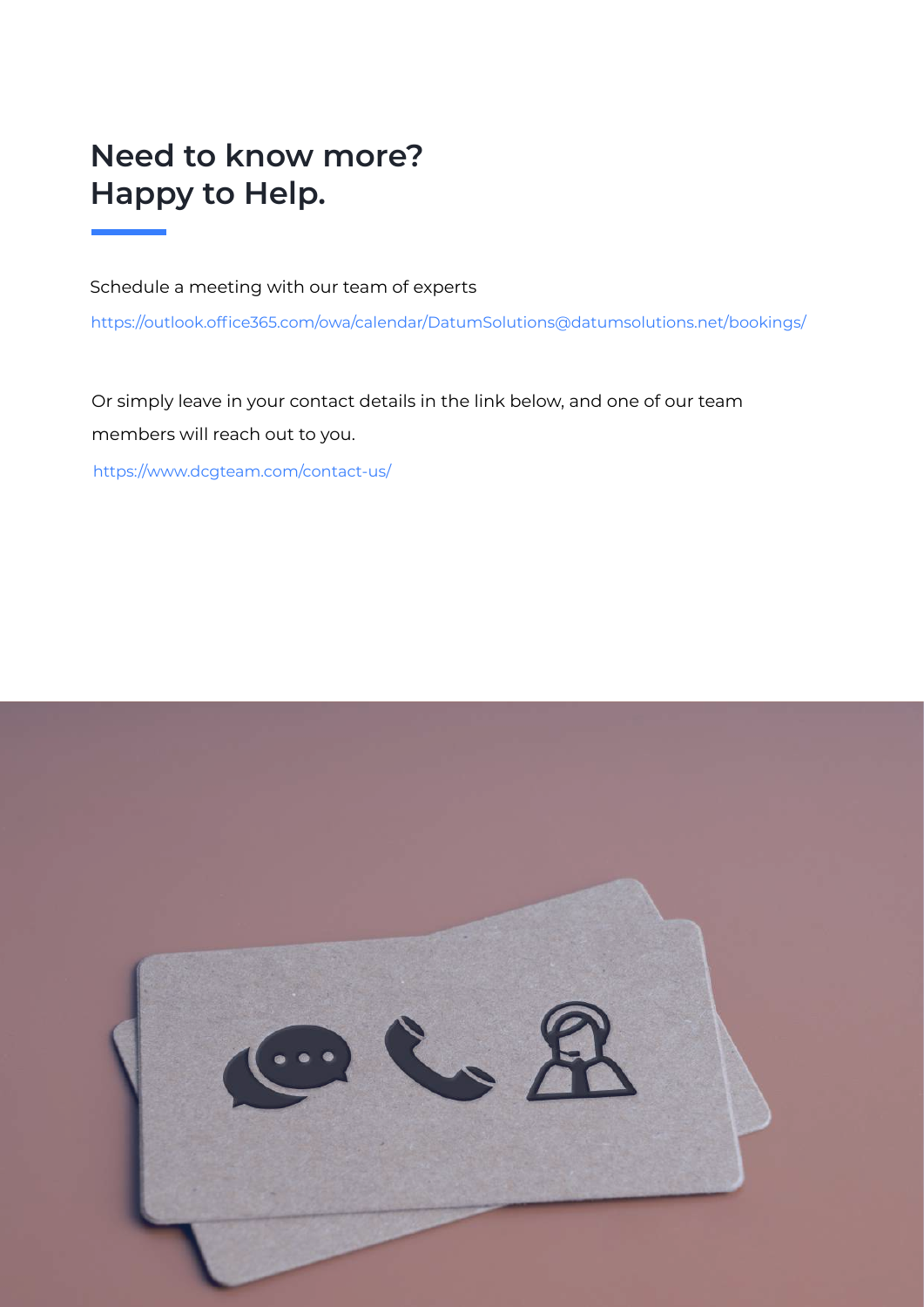### **Global Presence**



#### **Spain USA 8520 Allison Point Blvd, Suite 220** Indianapolis, IN 46250 Tel: (+1) 317 790 6818 Fax: (+1) 317 863 1071 **India - Bangalore Datum Cybertech India Private Limited CPS House** 23/2 Ulsoor Road, I Floor Bangalore - 560042 Tel: (+91) 080 40981801 **India - Hyderabad KTC Illumination Towers, Plot#203/204/205/206 Opposite WestInn Hotel** Madhapur, Hyderabad - 500 081 **UK**

#### **Gran Via de les Corts Catalanes 145, local** 08014 Barcelona Tel: (+34) 93 180 70 31

**Suites 9&10 Park House 77-81 Bell Street** Reigate, Surrey, RH2 7AN Tel: (+44) (0) 1737 233946

#### **Australia**

**161 Keilor Road** Essendon VIC 3040

### **Montenegro**

**Serdara Jola Piletića Br. 22** Podgorica Tel: (+382) 67 508 033

#### **Serbia**

**Vitezova Karađorđeve zvezde 50 Belgrade** Tel: (+381) 69 35 25 171

#### **Romania**

**Datum Consulting Grup SRL** sos. Stefan cel Mare nr.5, bl.6, scara A, etaj 1, ap.4, sector 2 Bucharest

### **Moldova**

**Datum Solutions SRL** Grigore Ureche 69, Chisinau